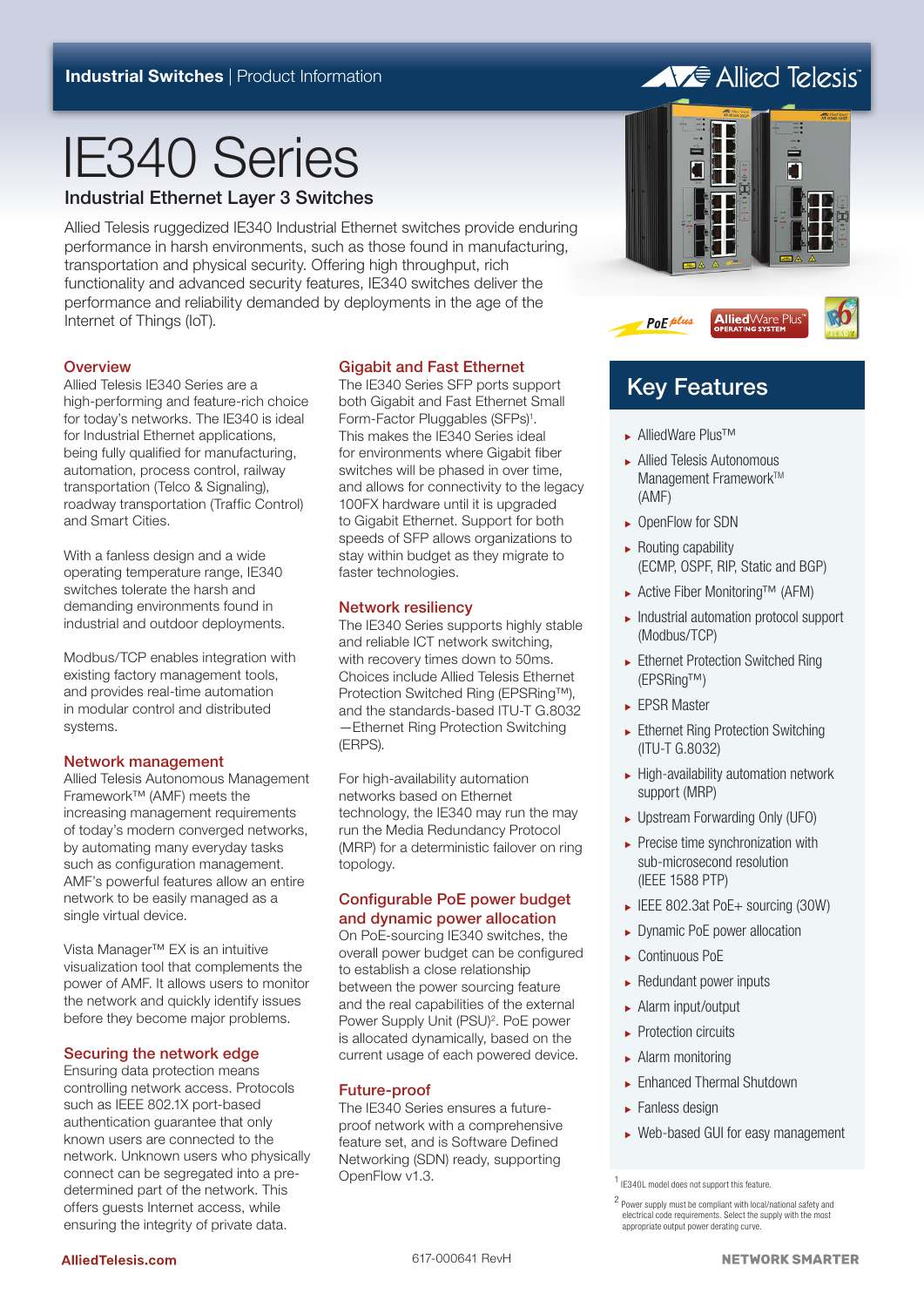## Key Features

#### **Allied Telesis Autonomous Management Framework™ (AMF)**

- $\blacktriangleright$  AMF is a sophisticated suite of management tools that provide a simplified approach to network management. Common tasks are automated or made so simple that the every-day running of a network can be achieved without the need for highly-trained, and expensive, network engineers. Powerful features like centralized management, auto-backup, auto-upgrade, auto-provisioning and auto-recovery enable plug-and-play networking and zero-touch management.
- $\blacktriangleright$  AMF secure mode encrypts all AMF traffic, provides unit and user authorization, and monitors network access to greatly enhance network security.

#### **Software Defined Networking (SDN)**

 $\rightarrow$  OpenFlow is a key technology that enables the use of SDN to build smart applications that unlock value and reduce cost.

#### **Resiliency**

- ۼ EPSRing™ and ITU-T G.8032 ERPS enable a protected ring capable of recovery within as little as 50ms. These features are perfect for high performance and high availability.
- $\blacktriangleright$  High-availability automation networks are achieved by means of de facto standards Media Redundancy Protocol (MRP) as defined by the IEC 62439-2; MRP is specified only for ring networks with up to 50 devices, and guarantees fully deterministic switchover behavior.
- ۼ Spanning Tree Protocol compatible. RSTP, MSTP, static Link Aggregation Group (LAG), and dynamic Link Aggregation Control Protocol (LACP) support.

#### **Quality of Service (QoS)**

ۼ Comprehensive low-latency wire-speed QoS provides flow-based traffic management with full classification, prioritization, traffic shaping and min/max bandwidth profiles. Enjoy boosted network performance and guaranteed delivery of business-critical Ethernet services and applications. Time-critical services like voice and video applications take precedence over non-essential services like file downloads, maintaining responsiveness of Enterprise applications.

#### **sFlow**

 $\blacktriangleright$  sFlow is an industry standard technology for monitoring high speed switched networks. It provides complete visibility into network use, enabling performance optimization, usage accounting/billing, and defense against security threats. Sampled packets sent to a collector ensure it always has a real-time view of network traffic.

#### **Active Fiber Monitoring (AFM)**

 $\blacktriangleright$  Active Fiber Monitoring prevents eavesdropping on fiber communications by monitoring received optical power. If an intrusion is detected, the link can be automatically shut down, or an operator alert can be sent.

#### **Link Layer Discovery Protocol–Media Endpoint Discovery (LLDP–MED)**

► LLDP-MED extends LLDP basic network endpoint discovery and management functions. LLDP-MED allows for media endpoint specific messages, providing detailed information on power

equipment, network policy, location discovery (for Emergency Call Services) and inventory.

#### **VLAN Mirroring (RSPAN)**

▶ VLAN mirroring allows traffic from a port on a remote switch to be analyzed locally. Traffic being transmitted or received on the port is duplicated and sent across the network on a special VLAN.

#### **VLAN Translation**

► VLAN Translation allows traffic arriving on a VLAN to be mapped to a different VLAN on the outgoing paired interface.

#### **VLAN Access Control List (ACLs)**

 $\triangleright$  ACLs simplify access and traffic control across entire segments of the network. They can be applied to a VLAN as well as a specific port.

#### **Security (Tri-Authentication)**

 $\blacktriangleright$  Authentication options on the IE340 Series also include alternatives to IEEE 802.1X port-based authentication, such as web authentication, to enable guest access and MAC authentication for endpoints that do not have an IEEE 802.1X supplicant. All three authentication methods— IEEE 802.1X, MAC-based and Web-based—can be enabled simultaneously on the same port for tri-authentication.

#### **Upstream Forwarding Only (UFO)**

► UFO lets you manage which ports in a VLAN can communicate with each other, and which only have upstream access to services, for secure multi-user deployment.

#### **Dynamic Host Configuration Protocol (DHCP) Snooping**

► DHCP servers allocate IP addresses to clients, and the switch keeps a record of addresses issued on each port. IP source guard checks against this DHCP snooping database to ensure only clients with specific IP and/or MAC address can access the network. DHCP snooping can be combined with other features, like dynamic ARP inspection, to increase security in Layer 2 switched environments, and also provides a traceable history, which meets the growing legal requirements placed on service providers.

#### **Precise Time Synchronization With Sub-Microsecond Precision (IEEE 1588-2008 PTPv2)**

- $\blacktriangleright$  Measurement and automation systems involving multiple devices often require accurate timing in order to facilitate event synchronization and data correlation. The IEEE 1588 Precise Time Protocol is a fault tolerant method enabling clock synchronization in a distributed system that communicates using an Ethernet network; this deterministic communication network is designed to provide precise timing for automation applications and measurement systems.
- ۼ IE340 supports IEEE 1588-2008 (PTPv2) as Transparent Clock End-to-End mode, and performs an active role on Ethernet networks reducing the effects of Jitter.

#### **Power over Ethernet Plus (PoE+)**

 $\triangleright$  With PoE, a separate power connection to media endpoints such as IP phones and wireless access points is not necessary. PoE+ reduces costs and provides even greater flexibility, providing the

capability to connect devices requiring more power (up to 30 Watts) such as pan, tilt and zoom security cameras.

- $\blacktriangleright$  The IE340 series allows the configuration of the overall PoE power budget to match the real capabilities of the external Power Supply Unit (PSU). The PoE power budget is allocated automatically and dynamically, based on the current usage of each powered device.
- $\blacktriangleright$  If the devices connected to a switch require more power than the switch is capable of delivering, the switch will deny power to some ports, according to the assigned priority.

#### **Continuous PoE**

 $\triangleright$  Continuous PoE allows the switch to be restarted without affecting the supply of power to connected devices. Smart lighting, security cameras, and other PoE devices will continue to operate during a software upgrade on the switch.

#### **Industrial Automation**

- $\triangleright$  Modbus/TCP is intended for supervision and control of automation equipment; that is a variant of the MODBUS protocol using the TCP/ IP for communications on Ethernet networks.
- ▶ Modbus/TCP supports read/write register access and heartbeats functions to enhance the efficiency of the process control for both SCADA and slave devices.

#### **Alarm Input/Output**

ۼ Alarm Input and Alarm Output are useful for security integration solutions. These respond to events instantly and automatically on a pre-defined event scheme, and send an alert message to the monitoring control center. The 2-pin terminal blocks may be connected to sensors and actuator relays. Alarm Input receives signals from external devices like motion sensors and magnets that will trigger subsequent actions if something changes. Alarm Output controls external devices upon an event, for example sirens, strobes and PTZ cameras.

#### **Protection Circuits**

- $\blacktriangleright$  The IE340 series have optimized protection circuits to guard against the following abnormal conditions:
	- Reverse input voltage polarity
- Over- and under-voltage
- Over-current, peak-current and short-circuit
- Over-temperature

#### **Alarm Monitoring**

- $\blacktriangleright$  The IE340 series features the alarm facility to monitor the switch's environment and respond problem as they occur. Example of alarm events include:
	- Main power supply failure
	- Over-temperature
- **Port link down**
- **Power requirements of all PoE powered** devices exceed available power budget
- PoE powered devices exceed individual port budget
- **External Alarm contact input**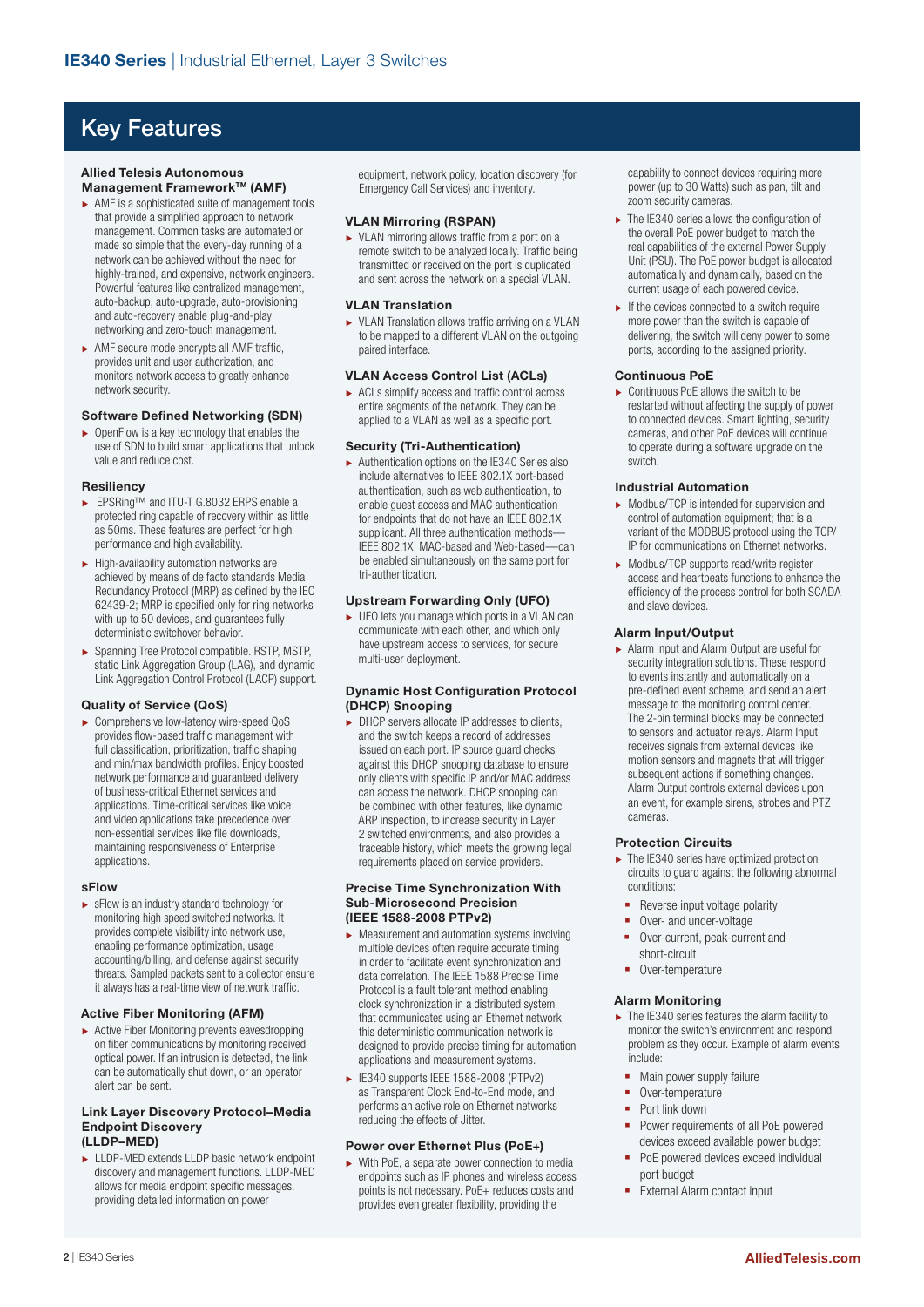### **Key Features continued**

#### **Enhanced Thermal Shutdown**

- ► The Enhanced Thermal Shutdown feature acts to restrict PoE power and services when the switch exceeds the safe operating temperature.
- $\blacktriangleright$  The system restores operation when the temperature returns to acceptable levels.

#### **Premium Software License**

 $\blacktriangleright$  By default, the IE340 Series offers a comprehensive Layer 2 and Layer 3 feature set that includes static routing and IPv6 management features. The feature set can easily be upgraded with premium software licenses.

## Key Solutions



EPSRingTM and ITU-T G.8032 provide high-speed resilient ring connectivity. This diagram shows the IE Series in a double ring network topology.

The IE Series operates at a wide temperature range, and allows deployment in outdoor and harsh industrial environments.

PoE models feed 30 Watts per port, and support remotely controlled Pan, Tilt and Zoom (PTZ) video cameras.

Management can be automated with the Allied Telesis Autonomous Management Framework™ (AMF).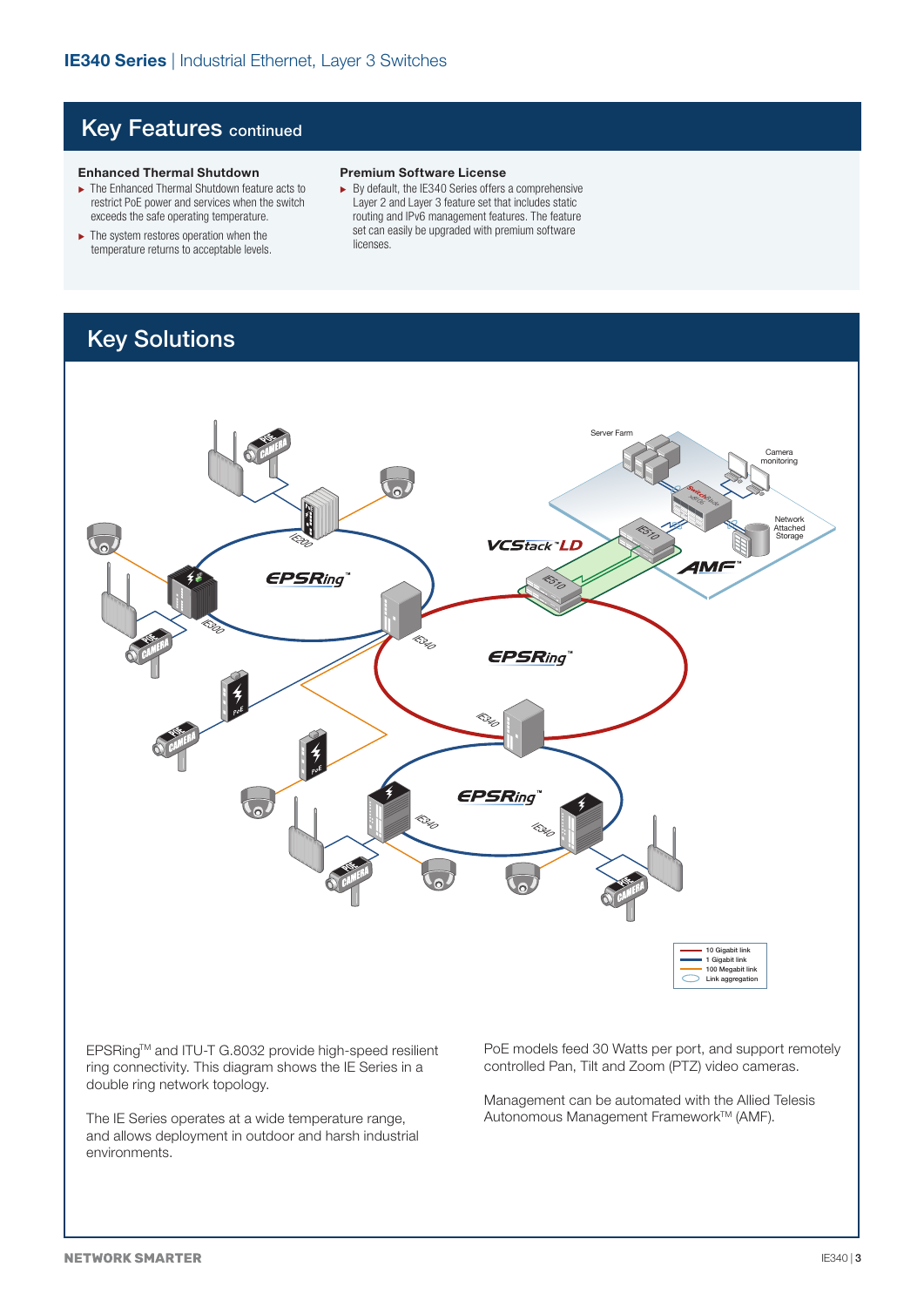#### **Specifications**

| <b>PRODUCT</b>     | 10/100/1000T (RJ-45)<br><b>COPPER PORTS</b> | 100/1000X<br><b>SFP PORTS</b> | 1000X<br><b>SFP PORTS</b> | <b>TOTAL PORTS</b> | <b>POE+ ENABLED</b><br><b>PORTS</b> | <b>SWITCHING</b><br><b>FABRIC</b> | <b>FORWARDING</b><br><b>RATE</b> |
|--------------------|---------------------------------------------|-------------------------------|---------------------------|--------------------|-------------------------------------|-----------------------------------|----------------------------------|
| IE340-12GP         | 8                                           |                               | $\overline{\phantom{0}}$  | 12                 |                                     | 24Gbps                            | 17.8Mpps                         |
| IE340-12GT         |                                             |                               | <b>.</b>                  | 12                 |                                     | 24Gbps                            | 17.8Mpps                         |
| IE340-20GP         | 16                                          |                               | $\overline{\phantom{0}}$  | 20                 | 16                                  | 40Gbps                            | 29.7Mpps                         |
| <b>IE340L-18GP</b> | 16                                          | . .                           |                           | 18                 | 16                                  | 36Gbps                            | 26.7Mpps                         |

#### **Performance**

| RAM memory             | 512MB DDR SDRAM                              |
|------------------------|----------------------------------------------|
| ROM memory             | 128MB flash                                  |
| MAC address            | 16K entries                                  |
| Packet Buffer          | 1.5 MBytes (12.2 Mbits)                      |
| <b>Priority Queues</b> | 8                                            |
| Simultaneous VI ANs    | 4K                                           |
| VLAN ID range          | $1 - 4094$                                   |
| Jumbo frames           | 9KB L2 jumbo frames                          |
| Multicast groups       | 511 (Layer 2), or                            |
|                        | 256 (Layer 2) and 256 (Layer 3) <sup>3</sup> |

#### **Other Interfaces**

| Type      | Serial console (UART)          |
|-----------|--------------------------------|
| Port no.  | 1                              |
| Connector | RJ-45 female                   |
| Type      | USB2.0 (Host Controller Class) |
| Port no.  | 1 <sup>4</sup>                 |
| Connector | Type A receptacle              |
| Type      | Alarm input (320µA @3.3Vdc)    |
| Port no.  | 1                              |
| Connector | 2-pin Terminal Block           |
| Type      | Alarm output (0.5A @30Vdc)     |
| Port no.  | 1                              |
| Connector | 2-pin Terminal Block           |
| Type      | Power Input                    |
| Port no.  | 2                              |
| Connector | 2-pin Terminal Block           |

#### **Reliability**

- ۼ Modular AlliedWare™ operating system
- $\blacktriangleright$  Redundant power input
- ۼ Full environmental monitoring of temperature and internal voltages. SNMP traps alert network managers in case of any failure
- ۼ Enhanced Thermal Shutdown
- $\blacktriangleright$  Protection circuits against abnormal operations

#### **Flexibility and Compatibility**

ۼ Gigabit SFP ports supports any combination of Allied Telesis 10Mbps, 100Mbps and 1Gbps SFP modules listed in this document under Ordering Information

#### **Industrial Automation**

- ۼ IEEE 1588v2 1-step End-to-End Transparent Clock
- $\triangleright$  Modbus/TCP with master/slave earthbeats facility

#### **Diagnostic Tools**

- ▶ Active Fiber Monitoring detects tampering on optical links
- $\blacktriangleright$  Automatic link flap detection and port shutdown
- ۼ Built-In Self Test (BIST)
- ۼ Cable fault locator (TDR)

#### 3 When PIM is enabled

4 | IE340 Series

4 IE340L model does not support this feature.

- ۼ Connectivity Fault Management (CFM) Continuity Check Protocol (CCP) for use with G.8032 ERPS
- ► Event logging via Syslog over IPv4
- $\blacktriangleright$  Find-me device locator
- ۼ Optical Digital Diagnostic Monitoring (DDM)
- ► Ping polling for IPv4 and IPv6
- ► Port and VLAN mirroring (RSPAN)
- ► TraceRoute for IPv4 and IPv6
- ۼ UniDirectional Link Detection (UDLD)

#### **IPv4 Features**

- $\blacktriangleright$  Black hole routing  $\blacktriangleright$  Directed broadcast forwarding
- **DHCP** server and relay
- **DNS** relay
- 
- ۼ Equal Cost Multi Path (ECMP) routing ► Route redistribution (OSPF, RIP, and BGP)
- ۼ Static unicast and multicast routes for IPv4
- 
- ۼ UDP broadcast helper (IP helper)

#### **IPv6 Features**

- ► DHCPv6 server and relay
- ۼ Device management over IPv6 networks with SNMPv6, Telnetv6 and SSHv6
- DNSv6 relay
- ► IPv4 and IPv6 dual stack
- ۼ IPv6 hardware ACLs
- ▶ NTPv6 client and server
- $\blacktriangleright$  Static unicast routing for IPv6
- **EXECUTE:** IPv6 Ready certified

#### **Management**

- ► Front panel LEDs provide at-a-glance PSU status, PoE status, and fault information
- ۼ Allied Telesis Autonomous Management Framework (AMF) node
- ۼ Console management port on the front panel for ease of access
- ► Eco-friendly mode allows ports and LEDs to be disabled to save power
- ۼ Web-based Graphical User Interface (GUI)
- ۼ Industry-standard CLI with context-sensitive help
- ► Powerful CLI scripting engine
- $\blacktriangleright$  Built-in text editor
- ۼ Event-based triggers allow user-defined scripts to be executed upon selected system events
- SNMPv1/v2c/v3 support
- ۼ Comprehensive SNMP MIB support for standards based device management
- $\blacktriangleright$  USB interface allows software release files, configurations and other files to be stored for backup and distribution to other devices<sup>4</sup>
- **EXEC** Recessed Reset button

#### **Quality of Service**

- $\triangleright$  8 priority queues with a hierarchy of high priority queues for real-time traffic, and mixed scheduling, for each switch port
- $\blacktriangleright$  Extensive remarking capabilities
- ► IP precedence and DiffServ marking based on Layer 2, 3 and 4 headers
- ► Limit bandwidth per port or per traffic class down to 64kbps
- ۼ Policy-based QoS based on VLAN, port, MAC and general packet classifiers
- ▶ Policy-based storm protection
- $\blacktriangleright$  Strict priority, weighted round robin or mixed scheduling
- $\blacktriangleright$  Taildrop for queue congestion control
- $\blacktriangleright$  Wirespeed traffic classification with low latency essential for VoIP and real-time streaming media applications

#### **Resiliency Features**

- ۼ Control Plane Prioritization (CPP) ensures the CPU always has sufficient bandwidth to process network control traffic
- ۼ Dynamic link failover (host attach)
- ► Ethernet Protection Switching Ring (EPSR) with SuperLoop Prevention (EPSR-SLP)
- ► Ethernet Ring Protection Switching (G.8032 ERPS)
	- ► Loop protection: loop detection and thrash limiting
	- ۼ Media Redundancy Protocol (MRP)
	- ۼ Multiple Spanning Tree Protocol (MSTP)
- ▶ PVST+ compatibility mode
- ۼ Router Redundancy Protocol (RRP) snooping
- ۼ Spanning Tree Protocol (STP) root guard

#### **Security Features**

- ۼ Access Control Lists (ACLs) based on Layer 3 and 4 headers
- $\triangleright$  Configurable ACLs for management traffic
- ▶ ACL Groups enable multiple hosts/ports to be included in a single ACL, reducing configuration
	- ▶ Authentication, Authorization and Accounting (AAA)
	- ۼ Auth fail and guest VLANs
	- $\blacktriangleright$  Bootloader can be password protected for device security
	- **BPDU** protection
	- ► DHCP snooping, IP source quard and Dynamic ARP Inspection (DAI)
	- $\blacktriangleright$  DoS attack blocking and virus throttling
	- ▶ Dynamic VLAN assignment
	- ▶ MAC address filtering and MAC address lockdown

**AlliedTelesis.com** 

- ► Network Access and Control (NAC) features manage endpoint security
- ۼ Port-based learn limits (intrusion detection)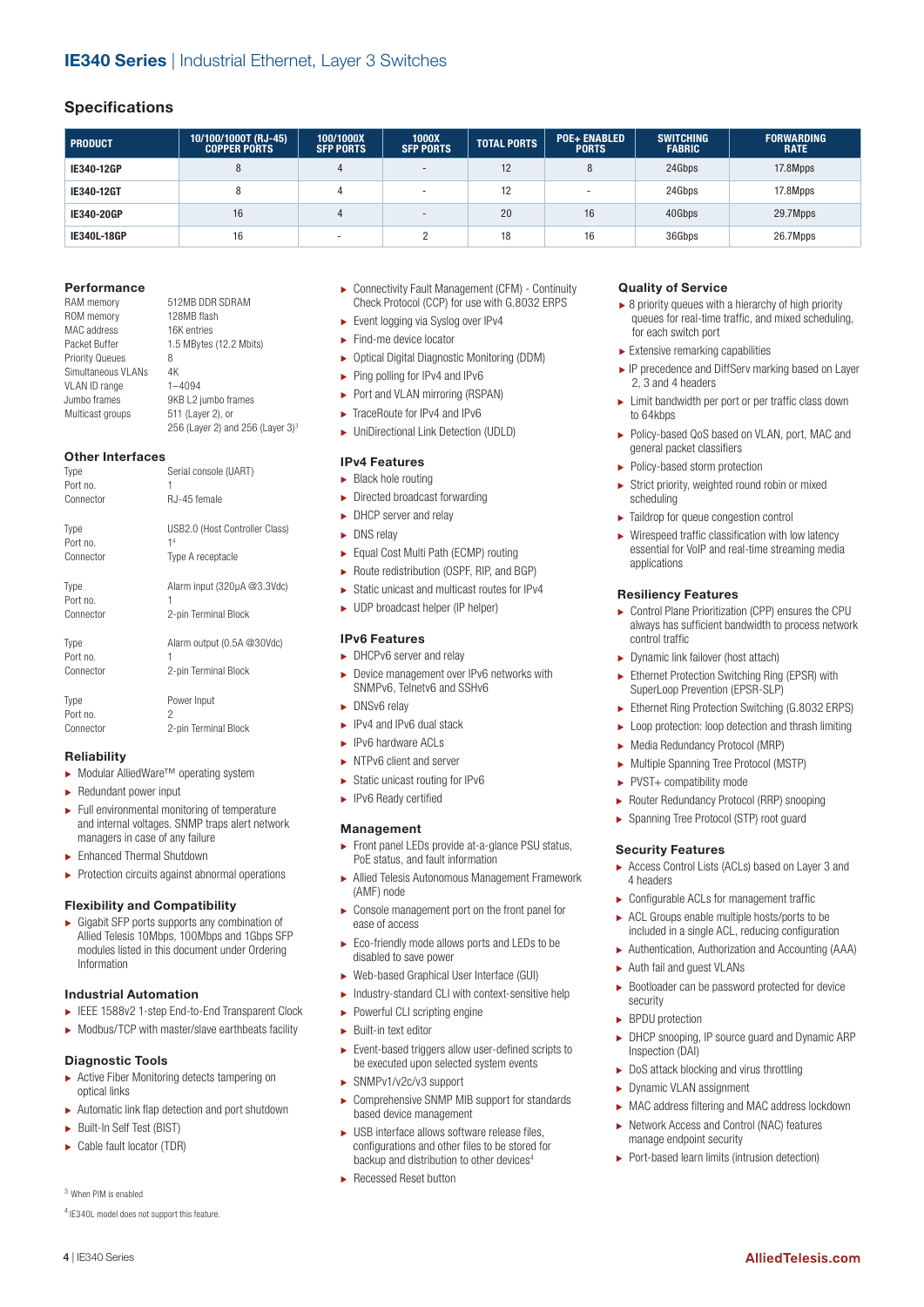#### **IE340 Series** | Industrial Ethernet, Layer 3 Switches

- ▶ Private VLANs provide security and port isolation for multiple customers using the same VLAN
- ► RADIUS local server (100 users) and accounting
- ► Secure Copy (SCP)
- $\blacktriangleright$  Strong password security and encryption
- ۼ TACACS+Authentication and Accounting
- ۼ Tri-authentication: MAC-based, web-based and IEEE 802.1X

#### **Software Defined Networking**

▶ OpenFlow v1.3 support

#### **Environmental Specifications**

- $\blacktriangleright$  Operating temperature range:<sup>5</sup> IE340 model: -40°C to 75°C (-40°F to 167°F)6 IE340L model: -40°C to 65°C (-40°F to 149°F)
- $\blacktriangleright$  Storage temperature range: -40°C to 85°C (-40°F to 185°F)
- ۼ Operating humidity range: 5% to 95% non-condensing
- ۼ Storage humidity range: 5% to 90% non-condensing
- ▶ Operating altitude: 3,000 meters maximum (9,843 ft)

#### **Mechanical**

► EN 50022, EN 60715 standardized mounting on rails

| <b>COMPLIANCE</b>                                         | <b>IE340</b>                                                                                                                                                                                                                                                    | <b>IE340L</b>                                                                                                               |
|-----------------------------------------------------------|-----------------------------------------------------------------------------------------------------------------------------------------------------------------------------------------------------------------------------------------------------------------|-----------------------------------------------------------------------------------------------------------------------------|
| <b>Compliance Mark</b>                                    |                                                                                                                                                                                                                                                                 | CE, FCC, ICES, RCM, TEC <sup>8</sup> , UL, VCCI                                                                             |
| <b>Environmental Compliance</b>                           |                                                                                                                                                                                                                                                                 | RoHS, China-RoHS, WEEE                                                                                                      |
| Safety <sup>5</sup>                                       | AS/NZS 60950-1<br>AS/NZS 62368-1<br>CAN/CSA C22.2 No.60950-1<br>CAN/CSA C22.2 No.60950-22<br>CAN/CSA C22.2 No.61010-1<br>CAN/CSA C22.2 No.62368-1<br>EN/IEC/UL 61010-1<br>EN/IEC/UL 61010-2-201<br>EN/IEC/UL 60950-1<br>EN/IEC/UL 60950-22<br>EN/IEC/UL 62368-1 | CAN/CSA C22.2 No.60950-1<br>CAN/CSA C22.2 No.60950-22<br>CAN/CSA C22.2 No.62368-1<br>EN/IEC/UL 60950-1<br>EN/IEC/UL 62368-1 |
| Electromagnetic Immunity                                  | EN 55024<br>EN 61000-6-2                                                                                                                                                                                                                                        |                                                                                                                             |
| EN/IEC 61000-3-2 Harmonic current emission                |                                                                                                                                                                                                                                                                 | $\checkmark$                                                                                                                |
| EN/IEC 61000-3-3 Voltage fluctuation and flicker          |                                                                                                                                                                                                                                                                 | $\checkmark$                                                                                                                |
| EN/IEC 61000-4-2 Electrostatic discharge (ESD)            |                                                                                                                                                                                                                                                                 | level 3                                                                                                                     |
| EN/IEC 61000-4-3 Radiated susceptibility (RS)             |                                                                                                                                                                                                                                                                 | level 3, level x (for EN 50121-4)                                                                                           |
| EN/IEC 61000-4-4 Electrical fast transient (EFT)          |                                                                                                                                                                                                                                                                 | Signal port: level 4<br>DC power port: level 3                                                                              |
| EN/IEC 61000-4-5 Lighting/surge immunity (Surge)          |                                                                                                                                                                                                                                                                 | Signal port: level 3 (L-E)<br>DC power port: level 3 (L-E, R-E), level 2 (L-L)                                              |
| EN/IEC 61000-4-6 Conducted immunity (CS)                  |                                                                                                                                                                                                                                                                 | level 3                                                                                                                     |
| EN/IEC 61000-4-8 Magnetic field                           |                                                                                                                                                                                                                                                                 | level 4                                                                                                                     |
| EN/IEC 61000-4-11 AC voltage dips and interruption        |                                                                                                                                                                                                                                                                 | $\checkmark$                                                                                                                |
| EN/IEC 61000-4-29 DC voltage dips and Interruption        |                                                                                                                                                                                                                                                                 | $\checkmark$ 8                                                                                                              |
| <b>Electromagnetic Emissions</b>                          | AS/NZS CISPR 32, class A<br>CISPR 11, group 1, class A<br>CISPR 32, class A<br>EN 55032, class A<br>EN 61000-6-4, class A<br>FCC 47 CFR Part 15, subpart B, class A<br>ICES 003 issue 6, class A<br><b>VCCI class A</b>                                         |                                                                                                                             |
| Industry                                                  |                                                                                                                                                                                                                                                                 |                                                                                                                             |
| EN 50121-4 Rail applications - S/T apparatus              | ✓                                                                                                                                                                                                                                                               | ✓                                                                                                                           |
| EN/IEC 61131-2 Programmable controller                    | $\checkmark$ 8                                                                                                                                                                                                                                                  |                                                                                                                             |
| EN/IEC 61326-1 Measurement, control and<br>laboratory use | $\checkmark$                                                                                                                                                                                                                                                    |                                                                                                                             |
| NEMA TS 2 Traffic controller assemblies                   | ✓                                                                                                                                                                                                                                                               | ✓                                                                                                                           |
| Freefall                                                  | IEC60068-2-31, class T2.3                                                                                                                                                                                                                                       |                                                                                                                             |
| Shock                                                     | IEC60068-2-27<br>operational:<br>non-operational:<br>65g, 11ms, half-sine                                                                                                                                                                                       | 20g, 11ms, half-sine (DIN rail)<br>45g, 11ms, half-sine (wall mount)                                                        |
| Vibration                                                 | IEC60068-2-6<br>operational:<br>2g @10~500Hz<br>non-operational:<br>2g                                                                                                                                                                                          |                                                                                                                             |

- $5$  Refer to the Installation Guide for more details on the safety approved power ratings and thermal conditions.
- <sup>6</sup> 85°C (185°F) Dry heat endurance test performed for 48hrs.
- <sup>7</sup> Test was applied using the power supply AT-IE048-480-20.

<sup>8</sup> Certification/test in progress.

#### **Physical Specifications**

| <b>PRODUCT</b> | WIDTH X DEPTH X HEIGHT                                   | <b>WEIGHT</b>                                                     | <b>ENCLOSURE</b>            | <b>MOUNTING</b>      | <b>PROTECTION RATE</b> |
|----------------|----------------------------------------------------------|-------------------------------------------------------------------|-----------------------------|----------------------|------------------------|
| IE340-12GP     | 91 x 139 x 153 mm<br>$(3.58 \times 5.47 \times 6.02)$ in | 2.34 kg (5.16 lbs)<br>DIN rail:<br>Wall mount: 2.23 kg (4.91 lbs) | Aluminium/Sheet Metal shell | DIN rail, wall mount | <b>IP30</b>            |
| IE340-12GT     | 91 x 139 x 153 mm<br>$(3.58 \times 5.47 \times 6.02)$ in | 2.34 kg (5.16 lbs)<br>DIN rail:<br>Wall mount: 2.23 kg (4.91 lbs) | Aluminium/Sheet Metal shell | DIN rail, wall mount | IP30                   |
| IE340-20GP     | 91 x 139 x 153 mm<br>$(3.58 \times 5.47 \times 6.02)$ in | 2.34 kg (5.16 lbs)<br>DIN rail:<br>Wall mount: 2.23 kg (4.91 lbs) | Aluminium/Sheet Metal shell | DIN rail, wall mount | IP30                   |
| IE340L-18GP    | 91 x 139 x 153 mm<br>$(3.58 \times 5.47 \times 6.02)$ in | DIN rail:<br>2.34 kg (5.16 lbs)<br>Wall mount: 2.23 kg (4.91 lbs) | Aluminium/Sheet Metal shell | DIN rail, wall mount | <b>IP30</b>            |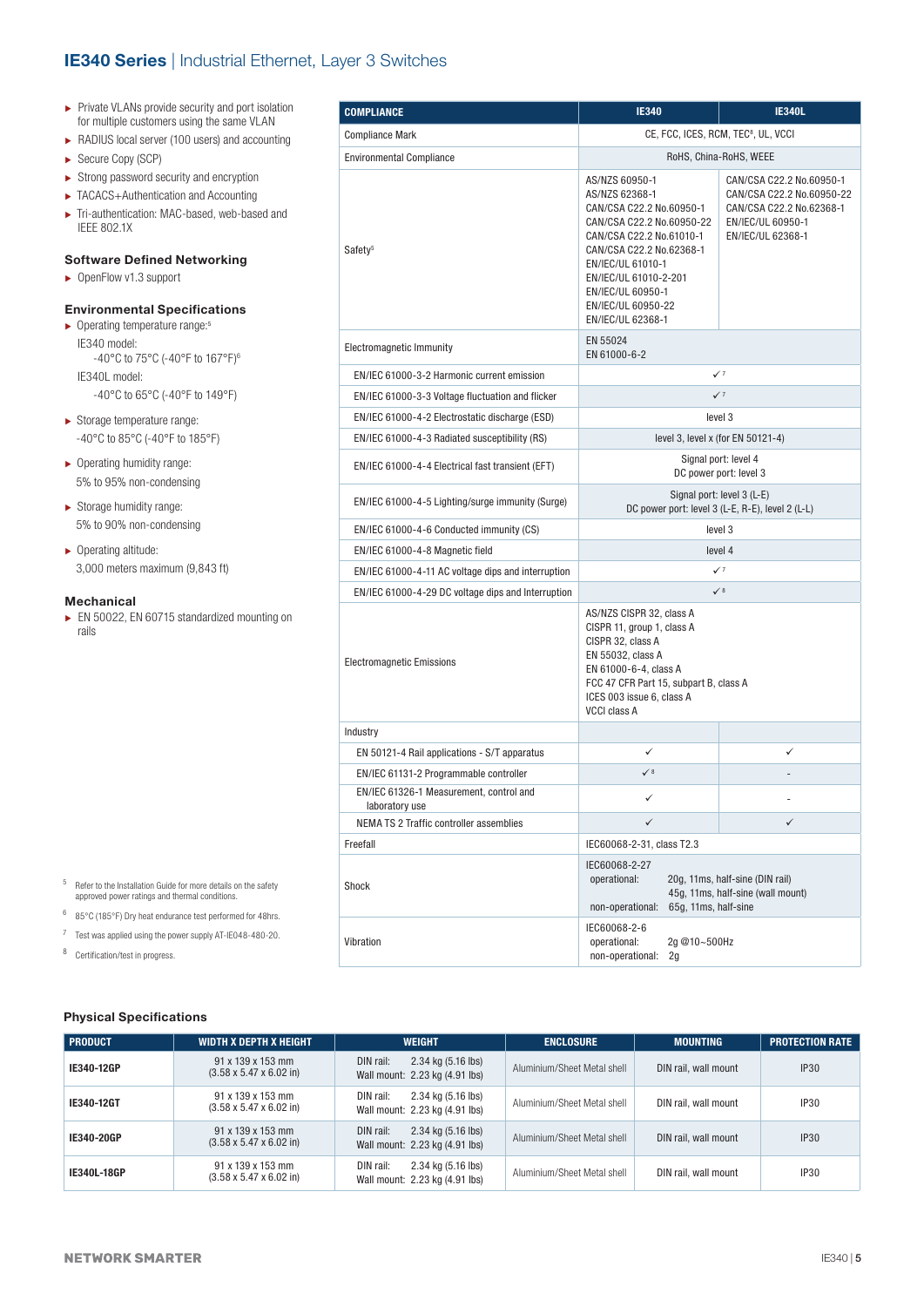#### **Power Characteristics**

| <b>PRODUCT</b> | <b>INPUT VOLTAGE<sup>9</sup></b> | <b>COOLING</b> | <b>NO POE LOAD</b>                     |                                       | <b>FULL POE LOAD<sup>10</sup></b> |                                        |                                       | <b>MAX POE</b>           | <b>MAX POE</b><br><b>SOURCING PORTS</b> |                     |                          |
|----------------|----------------------------------|----------------|----------------------------------------|---------------------------------------|-----------------------------------|----------------------------------------|---------------------------------------|--------------------------|-----------------------------------------|---------------------|--------------------------|
|                |                                  |                | <b>MAX POWER</b><br><b>CONSUMPTION</b> | <b>MAX HEAT</b><br><b>DISSIPATION</b> | <b>NOISE</b>                      | <b>MAX POWER</b><br><b>CONSUMPTION</b> | <b>MAX HEAT</b><br><b>DISSIPATION</b> | <b>NOISE</b>             | <b>POWER</b>                            | <b>POE</b><br>(15W) | $POE+$<br>(30W)          |
| IE340-12GP     | 18~57V DC                        | fanless        | <b>24W</b>                             | 81.9 BTU/hr                           | $\overline{\phantom{a}}$          | 271W                                   | 105.8 BTU/hr                          | $\overline{\phantom{a}}$ | 240W                                    | 8                   | 8                        |
| IE340-12GT     | 18~57VDC                         | fanless        | 24W                                    | 81.9 BTU/hr                           | $\overline{\phantom{a}}$          |                                        |                                       | ۰                        |                                         |                     | $\overline{\phantom{0}}$ |
| IE340-20GP     | $18 - 57V$ DC                    | fanless        | <b>24W</b>                             | 81.9 BTU/hr                           | $\overline{\phantom{a}}$          | 271W                                   | 105.8 BTU/hr                          | $\overline{\phantom{a}}$ | 240W                                    | 16                  | 8                        |
| IE340L-18GP    | 46~57V DC                        | fanless        | 24W                                    | 81.9 BTU/hr                           | $\overline{\phantom{a}}$          | 271W                                   | 105.8 BTU/hr                          | $\overline{\phantom{a}}$ | 240W                                    | 16                  | 8                        |

<sup>9</sup> PoE sourcing equipment require:<br>48Vdc to enable IEEE802.3at Type 1 (PoE)

54Vdc to enable IEEE802.3at Type 2 (PoE+)

**Standards and Protocols**

<sup>10</sup> The Max Power consumption at full PoE load includes the powered device's consumption and margin. The cooling requirements of the switch are smaller than the power draw, because most of the load is dissipated at the Po powered device and along the cabling. Use these wattage and BTU ratings for facility capacity planning.

#### RFC 793 Transmission Control Protocol (TCP)<br>RFC 826 Address Resolution Protocol (ARP) Address Resolution Protocol (ARP) RFC 894 Standard for the transmission of IP datagrams over Ethernet networks RFC 919 Broadcasting Internet datagrams<br>RFC 922 Broadcasting Internet datagrams Broadcasting Internet datagrams in the presence of subnets RFC 932 Subnetwork addressing scheme<br>RFC 950 Internet standard subnetting pro RFC 950 Internet standard subnetting procedure<br>RFC 951 Bootstrap Protocol (BootP) RFC 951 Bootstrap Protocol (BootP)<br>RFC 1027 Proxy ARP RFC 1027 Proxy ARP<br>RFC 1035 DNS client DNS client RFC 1042 Standard for the transmission of IP datagrams over IEEE 802 networks RFC 1071 Computing the Internet checksum<br>RFC 1122 Internet host requirements Internet host requirements RFC 1191 Path MTU discovery RFC 1256 ICMP router discovery messages<br>RFC 1518 An architecture for IP address all An architecture for IP address allocation with CIDR RFC 1519 Classless Inter-Domain Routing (CIDR) RFC 1542 Clarifications and extensions for BootP RFC 1591 Domain Name System (DNS)<br>RFC 1812 Requirements for IPv4 router RFC 1812 Requirements for IPv4 routers<br>RFC 1918 IP addressing IP addressing RFC 2581 TCP congestion control **IPv6 Features** RFC 1981 Path MTU discovery for IPv6<br>REC 2460 IPv6 specification RFC 2460 IPv6 specification<br>RFC 2464 Transmission of IF Transmission of IPv6 packets over Ethernet networks RFC 3484 Default address selection for IPv6<br>RFC 3587 IPv6 global unicast address forma RFC 3587 IPv6 global unicast address format RFC 3596 DNS extensions to support IPv6<br>RFC 4007 IPv6 scoped address architectu RFC 4007 IPv6 scoped address architecture<br>RFC 4193 Unique local IPv6 unicast address Unique local IPv6 unicast addresses RFC 4213 Transition mechanisms for IPv6 hosts and routers RFC 4291 IPv6 addressing architecture<br>RFC 4443 Internet Control Message Pro RFC 4443 Internet Control Message Protocol (ICMPv6)<br>RFC 4861 Neighbor discovery for IPv6 Neighbor discovery for IPv6 RFC 4862 IPv6 Stateless Address Auto-Configuration (SLAAC) RFC 5014 IPv6 socket API for source address selection<br>RFC 5095 Deprecation of type 0 routing headers in IPv6 RFC 5095 Deprecation of type 0 routing headers in IPv6<br>RFC 5175 IPv6 Router Advertisement (RA) flags option IPv6 Router Advertisement (RA) flags option RFC 6105 IPv6 Router Advertisement (RA) guard **AlliedWare Plus Operating System** Version 5.5.1 **Authentication** RFC 1321 MD5 Message-Digest algorithm RFC 1828 IP authentication using keyed MD5 **Automation** Modbus/TCP IEEE 1588-2008 Precision Clock Synchronization Protocol v2 **Border Gateway Protocol (BGP)** BGP dynamic capability BGP outbound route filtering RFC 1772 Application of the Border Gateway Protocol (BGP) in the Internet RFC 1997 BGP communities attribute RFC 2439 BGP route flap damping RFC 2545 Use of BGP-4 multiprotocol extensions for IPv6 inter-domain routing RFC 2918 Route refresh capability for BGP-4 RFC 3882 Configuring BGP to block Denial-of-Service (DoS) attacks RFC 4271 Border Gateway Protocol 4 (BGP-4)<br>RFC 4360 BGP extended communities BGP extended communities RFC 4456 BGP route reflection - an alternative to full mesh iBGP RFC 4724 BGP graceful restart RFC 4760 Multiprotocol Extensions for BGP-4 RFC 5065 Autonomous system confederations for BGP RFC 5492 Capabilities Advertisement with BGP-4 RFC 5925 The TCP Authentication Option RFC 6793 BGP Support for Four-Octet Autonomous System (AS) Number Space RFC 7606 Revised Error Handling for BGP UPDATE Messages **Encryption (Management Traffic Only)** FIPS 180-1 Secure Hash standard (SHA-1) FIPS 186 Digital signature standard (RSA) FIPS 46-3 Data Encryption Standard (DES and 3DES) **Ethernet**  IEEE 802.2 Logical Link Control (LLC) IEEE 802.3 Ethernet IEEE 802.3ab 1000BASE-T

#### **Management**

|                    | AT Enterprise MIB including AMF MIB and traps       |
|--------------------|-----------------------------------------------------|
| Optical DDM MIB    |                                                     |
| SNMPv1, v2c and v3 |                                                     |
|                    | IEEE 802.1AB Link Layer Discovery Protocol (LLDP)   |
|                    | RFC 1155 Structure and identification of management |
|                    | information for TCP/IP-based Internets              |
| RFC 1157           | Simple Network Management Protocol (SNMP)           |
| RFC 1212           | Concise MIB definitions                             |
|                    |                                                     |

| RFC 1213                | MIB for network management of TCP/IP-based                                                                     |
|-------------------------|----------------------------------------------------------------------------------------------------------------|
| RFC 1215                | Internets: MIB-II<br>Convention for defining traps for use with the                                            |
|                         | SNMP                                                                                                           |
| <b>RFC 1227</b>         | SNMP MUX protocol and MIB                                                                                      |
| RFC 1239                | <b>Standard MIB</b>                                                                                            |
| <b>RFC 1724</b>         | RIPv2 MIB extension                                                                                            |
| RFC 2578                | Structure of Management Information v2<br>(SMIv2)                                                              |
| RFC 2579                | Textual conventions for SMIv2                                                                                  |
| RFC 2580                | Conformance statements for SMIv2                                                                               |
| RFC 2674                | Definitions of managed objects for bridges with<br>traffic classes, multicast filtering and VLAN<br>extensions |
| <b>RFC 2741</b>         | Agent extensibility (AgentX) protocol                                                                          |
| <b>RFC 2787</b>         | Definitions of managed objects for VRRP                                                                        |
| RFC 2819                | RMON MIB (groups 1,2,3 and 9)                                                                                  |
| RFC 2863                | Interfaces group MIB                                                                                           |
| RFC 3176                | sFlow: a method for monitoring traffic in                                                                      |
|                         | switched and routed networks                                                                                   |
| RFC 3411                | An architecture for describing SNMP                                                                            |
|                         | management frameworks                                                                                          |
| RFC 3412                | Message processing and dispatching for the<br>SNMP                                                             |
| RFC 3413                | SNMP applications                                                                                              |
| RFC 3414                | User-based Security Model (USM) for SNMPv3                                                                     |
| RFC 3415                | View-based Access Control Model (VACM) for<br><b>SNMP</b>                                                      |
| RFC 3416                | Version 2 of the protocol operations for the<br><b>SNMP</b>                                                    |
| RFC 3417                | Transport mappings for the SNMP                                                                                |
| <b>RFC 3418</b>         | MIB for SNMP                                                                                                   |
| RFC 3621                | Power over Ethernet (PoE) MIB                                                                                  |
| RFC 3635                | Definitions of managed objects for the                                                                         |
|                         | Ethernet-like interface types                                                                                  |
| RFC 3636                | IEEE 802.3 MAU MIB                                                                                             |
| <b>RFC 4022</b>         | MIB for the Transmission Control Protocol<br>(TCP)                                                             |
| <b>RFC 4113</b>         | MIB for the User Datagram Protocol (UDP)                                                                       |
| <b>RFC 4188</b>         | Definitions of managed objects for bridges                                                                     |
| <b>RFC 4292</b>         | IP forwarding table MIB                                                                                        |
| RFC 4293                | MIB for the Internet Protocol (IP)                                                                             |
| RFC 4318                | Definitions of managed objects for bridges<br>with RSTP                                                        |
| RFC 4560                | Definitions of managed objects for remote ping,                                                                |
|                         | traceroute and lookup operations                                                                               |
| RFC 5424                | The Syslog protocol                                                                                            |
| RFC 6527                | Definitions of managed objects for VRRPv3                                                                      |
|                         | <b>Multicast Support</b>                                                                                       |
|                         | Bootstrap Router (BSR) mechanism for PIM-SM                                                                    |
| IGMP query solicitation |                                                                                                                |
|                         | $OMD$ appearing $MDMD$ if $MQ$ and $M$                                                                         |

IGMP snooping (IGMPv1, v2 and v3) IGMP snooping fast-leave IGMP/MLD multicast forwarding (IGMP/MLD proxy) MLD snooping (MLDv1 and v2) PIM-SM and SSM for IPv6 RFC 2236 Internet Group Management Protocol v2 (IGMPv2) RFC 2710 Multicast Listener Discovery (MLD) for IPv6

#### **IPv4 Features**

IEEE 802.3u 100BASE-X

IEEE 802.3z 1000BASE-X

|                | -- - - - - - - - - - |                                          |
|----------------|----------------------|------------------------------------------|
|                | <b>RFC 768</b>       | User Datagram Protocol (UDP)             |
| <b>RFC 791</b> |                      | Internet Protocol (IP)                   |
|                | <b>RFC 792</b>       | Internet Control Message Protocol (ICMP) |

IEEE 802.3x Flow control - full-duplex operation

IEEE 802.3af Power over Ethernet (PoE) IEEE 802.3at Power over Ethernet up to 30W (PoE+) IEEE 802.3az Energy Efficient Ethernet (EEE)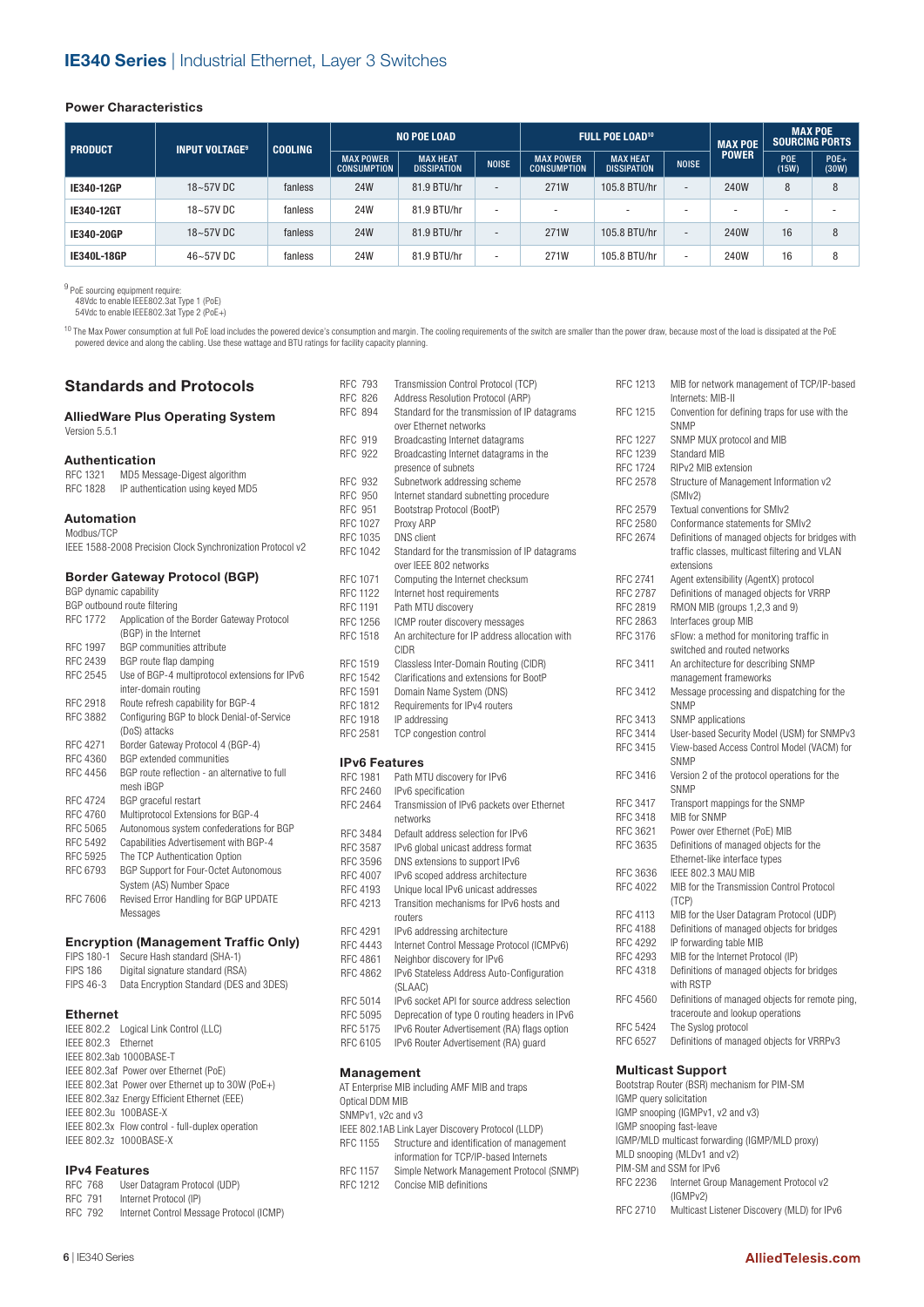#### **IE340 Series** | Industrial Ethernet, Layer 3 Switches

| RFC 2715 | Interoperability rules for multicast routing<br>protocols |
|----------|-----------------------------------------------------------|
| RFC 3306 | Unicast-prefix-based IPv6 multicast addresses             |
| RFC 3376 | IGMP <sub>v3</sub>                                        |
| RFC 3590 | Source Address Selection for the Multicast                |
|          | Listener Discovery (MLD) Protocol                         |
| RFC 3810 | Multicast Listener Discovery v2 (MLDv2) for               |
|          | IP <sub>V6</sub>                                          |
| RFC 3956 | Embedding the Rendezvous Point (RP) address               |
|          | in an IPv6 multicast address                              |
| RFC 3973 | PIM Dense Mode (DM)                                       |
| RFC 4541 | IGMP and MLD snooping switches                            |
| RFC 4604 | Using IGMPv3 and MLDv2 for source-specific                |
|          | multicast                                                 |
| RFC 4607 | Source-specific multicast for IP                          |
| RFC 7761 | Protocol Independent Multicast - Sparse Mode              |

(PIM-SM): Protocol specification

#### **Open Shortest Path First (OSPF)**

| OSPF link-local signaling |                                           |  |  |
|---------------------------|-------------------------------------------|--|--|
| OSPF MD5 authentication   |                                           |  |  |
| OSPF restart signaling    |                                           |  |  |
| Out-of-band LSDB resync   |                                           |  |  |
| RFC 1245                  | OSPF protocol analysis                    |  |  |
| RFC 1246                  | Experience with the OSPF protocol         |  |  |
| RFC 1370                  | Applicability statement for OSPF          |  |  |
| RFC 1765                  | OSPF database overflow                    |  |  |
| RFC 2328                  | OSPF <sub>v2</sub>                        |  |  |
| RFC 2370                  | OSPF opaque LSA option                    |  |  |
| RFC 2740                  | OSPFv3 for IPv6                           |  |  |
| RFC 3101                  | OSPF Not-So-Stubby Area (NSSA) option     |  |  |
| RFC 3509                  | Alternative implementations of OSPF area  |  |  |
|                           | border routers                            |  |  |
| RFC 3623                  | Graceful OSPF restart                     |  |  |
| RFC 3630                  | Traffic engineering extensions to OSPF    |  |  |
| RFC 4552                  | Authentication/confidentiality for OSPFv3 |  |  |
| RFC 5329                  | Traffic engineering extensions to OSPFv3  |  |  |
| RFC 5340                  | OSPFv3 for IPv6 (partial support)         |  |  |
|                           |                                           |  |  |
|                           | <b>Quality of Service (QoS)</b>           |  |  |

#### IEEE 802.1p Priority tagging

| RFC 2211 | Specification of the controlled-load network |
|----------|----------------------------------------------|
|          | element service                              |
| RFC 2474 | DiffServ precedence for eight queues/port    |
| RFC 2475 | DiffServ architecture                        |
| RFC 2597 | DiffServ Assured Forwarding (AF)             |
| RFC 2697 | A single-rate three-color marker             |
|          |                                              |

#### **Resiliency Features** IEC 61439-2 Media Redundancy Protocol (MRP) IEEE 802.3ad Static and dynamic link aggregation EEE 802.1ag CFM Continuity Check Protocol (CCP) IEEE 802.1AX Link aggregation (static and LACP) IEEE 802.1D MAC bridges IEEE 802.1s Multiple Spanning Tree Protocol (MSTP) IEEE 802.1w Rapid Spanning Tree Protocol (RSTP) ITU-T G.8023 / Y.1344 Ethernet Ring Protection Switching (ERPS) RFC 5798 Virtual Router Redundancy Protocol version 3 (VRRPv3) for IPv4 and IPv6 **Routing Information Protocol (RIP)**<br>RFC 1058 Routing Information Protocol (RIP) Routing Information Protocol (RIP) RFC 2080 RIPng for IPv6 RFC 2081 RIPng protocol applicability statement RFC 2082 RIP-2 MD5 authentication RFC 2453 RIPv2 **Security Features** SSH remote login SSLv2 and SSLv3 TACACS+ Accounting, Authentication, Authorization (AAA) IEEE 802.1X Authentication protocols (TLS, TTLS, PEAP and MD5) IEEE 802.1X Multi-supplicant authentication IEEE 802.1X Port-based network access control RFC 2818 HTTP over TLS ("HTTPS") RFC 2865 RADIUS authentication RFC 2866 RADIUS accounting<br>RFC 2868 RADIUS attributes fo RFC 2868 RADIUS attributes for tunnel protocol support<br>RFC 2986 PKCS #10: certification request syntax PKCS #10: certification request syntax specification v1.7 RFC 3579 RADIUS support for Extensible Authentication Protocol (EAP) RFC 3580 IEEE 802.1x RADIUS usage guidelines<br>RFC 3748 Extensible Authentication Protocol (EA RFC 3748 Extensible Authentication Protocol (EAP)<br>RFC 4251 Secure Shell (SSHv2) protocol architectu Secure Shell (SSHv2) protocol architecture RFC 4252 Secure Shell (SSHv2) authentication protocol RFC 4253 Secure Shell (SSHv2) transport layer protocol<br>RFC 4254 Secure Shell (SSHv2) connection protocol RFC 4254 Secure Shell (SSHv2) connection protocol<br>RFC 5246 Transport Laver Security (TLS) v1 2

Transport Layer Security (TLS) v1.2 RFC 5280 X.509 certificate and Certificate Revocation List (CRL) profile

RFC 2698 A two-rate three-color marker RFC 3246 DiffServ Expedited Forwarding (EF) RFC 5425 Transport Layer Security (TLS) transport mapping for Syslog RFC 5656 Elliptic curve algorithm integration for SSH<br>RFC 6125 Domain-based application service identity Domain-based application service identity within PKI using X.509 certificates with TLS RFC 6614 Transport Layer Security (TLS) encryption for **RADIUS** RFC 6668 SHA-2 data integrity verification for SSH **Services**<br>RFC 854 RFC 854 Telnet protocol specification<br>RFC 855 Telnet option specifications Telnet option specifications RFC 857 Telnet echo option RFC 858 Telnet suppress go ahead option RFC 1091 Telnet terminal-type option<br>RFC 1350 The TFTP protocol (revision

The TFTP protocol (revision 2)

| RFC 1985 | SMTP service extension                       |
|----------|----------------------------------------------|
| RFC 2049 | <b>MIMF</b>                                  |
| RFC 2131 | DHCPv4 (server, relay and client)            |
| RFC 2132 | DHCP options and BootP vendor extensions     |
| RFC 2616 | Hypertext Transfer Protocol - HTTP/1.1       |
| RFC 2821 | Simple Mail Transfer Protocol (SMTP)         |
| RFC 2822 | Internet message format                      |
| RFC 3046 | DHCP relay agent information option (DHCP    |
|          | option 82)                                   |
| RFC 3315 | Dynamic Host Configuration Protocol for IPv6 |
|          | (DHCPv6)                                     |
| RFC 3396 | Encoding Long Options in the Dynamic Host    |
|          | Configuration Protocol (DHCPv4)              |
| RFC 3633 | IPv6 prefix options for DHCPv6               |
| RFC 3646 | DNS configuration options for DHCPv6         |
| RFC 3993 | Subscriber-ID suboption for DHCP relay agent |
|          | option                                       |
|          |                                              |

- RFC 4954 SMTP Service Extension for Authentication<br>RFC 5905 Network Time Protocol (NTP) version 4
	- Network Time Protocol (NTP) version 4

#### **VLAN Support**

Generic VLAN Registration Protocol (GVRP) IEEE 802.1ad Provider bridges (VLAN stacking, Q-in-Q) IEEE 802.1Q Virtual LAN (VLAN) bridges IEEE 802.1v VLAN classification by protocol and port IEEE 802.3acVLAN tagging

#### **Voice over IP (VoIP)**

#### Voice VLAN

ANSI/TIA-1057 Link Layer Discovery Protocol-Media Endpoint Discovery (LLDP-MED)

#### **Feature Licenses**

| <b>NAME</b>         | <b>DESCRIPTION</b>                         | <b>INCLUDES</b>                                                                                                                                                                                                    |
|---------------------|--------------------------------------------|--------------------------------------------------------------------------------------------------------------------------------------------------------------------------------------------------------------------|
| AT-FL-IE34-CPOE     | <b>IE340 Series Continuous PoE license</b> | $\triangleright$ Continuous PoF                                                                                                                                                                                    |
| AT-FL-IE34-8032     | IE340 Series G.8032 license                | <b>ITU-T G.8032</b><br><b>Fthernet CFM</b>                                                                                                                                                                         |
| AT-FL-IE34-L2-1     | IE340 Series Layer 2 Premium license       | <b>FPSR Master</b><br>VI AN Translation<br>> VLAN double tagging (QinQ                                                                                                                                             |
| AT-FL-IE34-L3-1     | IE340 Series Layer 3 Premium license       | BGP (64 routes)<br>ь.<br>BGP+ (64 routes)<br>OSPF (64 routes)<br>OSPFv3 (64 routes)<br>PIM-SM, DM and SMM (256 routes)<br>PIMv6-SM and SMM (256 routes)<br>RIP (64 routes)<br>RIPng (64 routes)<br>VRRP and VRRPv3 |
| AT-FL-IE34-MODB     | IE340 Series Modbus/TCP license            | Modbus/TCP                                                                                                                                                                                                         |
| AT-FL-IE34-MRP      | <b>IE340 Series MRP license</b>            | Media Redundancy Protocol                                                                                                                                                                                          |
| AT-FL-IE34-0F13-1YR | IE340 Series OpenFlow license for 1 year   | OpenFlow v1.3                                                                                                                                                                                                      |
| AT-FL-IE34-0F13-5YR | IE340 Series OpenFlow license for 5 years  | OpenFlow v1.3<br>ь                                                                                                                                                                                                 |